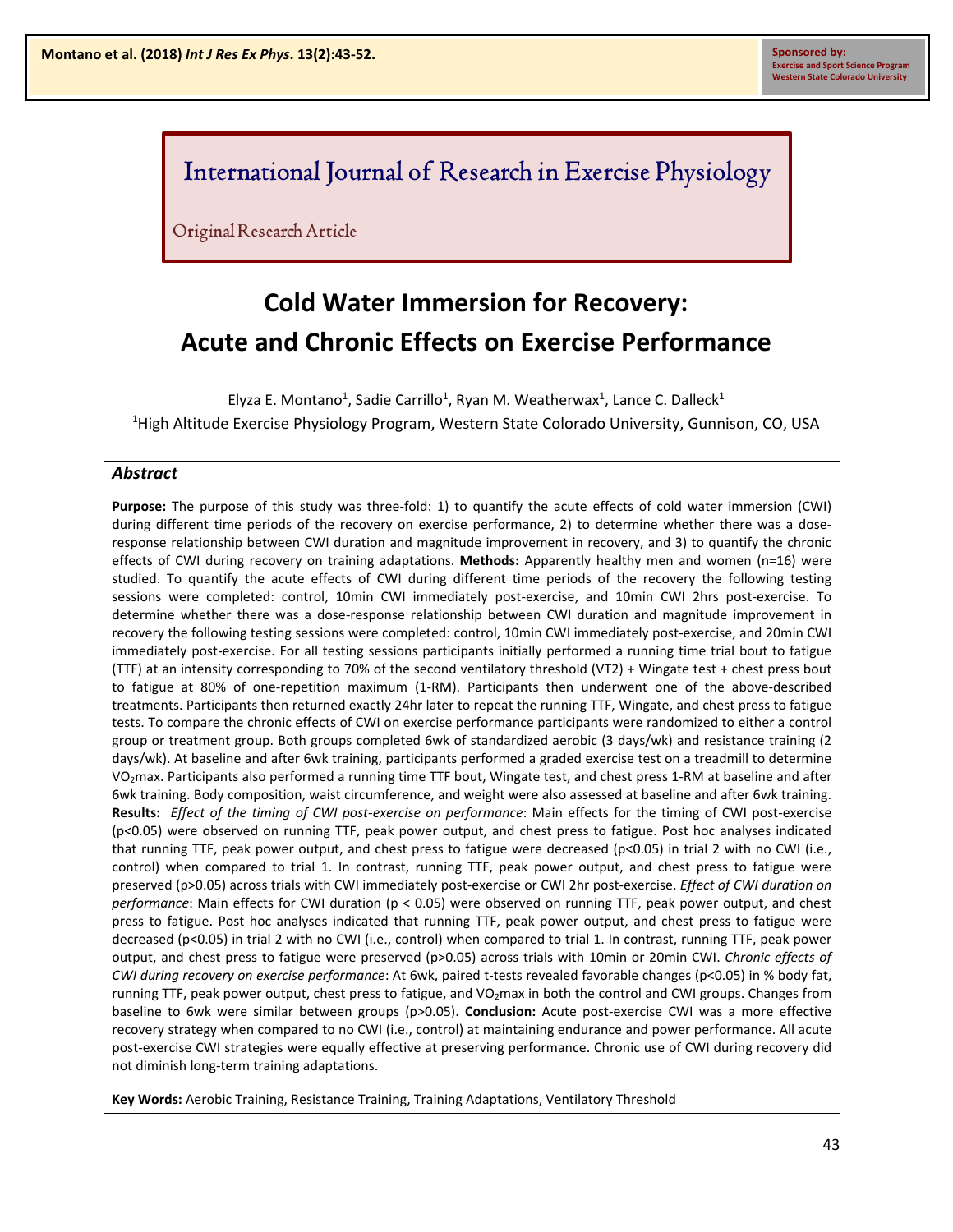### **Introduction**

Recovery from exercise training is a vital component of the overall exercise prescription model, and paramount for performance and continued improvement. If the rate of recovery is appropriate, higher training volumes and intensities are possible without the detrimental effects of overtraining. Over the past decade there has been considerable research focused on the topic of training recovery. One recovery strategy that has gained considerable attention is cold water immersion (CWI). The CWI strategy entails submerging either part (e.g, both legs) or the entire body within cold water ( $\leq 20^{\circ}$ C) during the post-exercise time period. The physiological responses to CWI include changes in the heart rate, peripheral resistance and blood flow, as well as alterations in skin, core and muscle temperature. $1$  The physiological responses of changes in blood flow and temperature may in turn have an effect on inflammation, immune function, muscle soreness and perception of fatigue. $2$  The CWI procedure during recovery has been reported to benefit endurance, sprint, and muscle strength/power performance.<sup>3</sup> Nevertheless, there are a number of unanswered questions remaining on the topic of CWI and training recovery.3 For example, it is unknown if CWI is more effective immediately post-exercise or a few hours after exercise cessation. Additionally, it is unclear whether there is a dose-response relationship between CWI duration and recovery benefits. Lastly, it is also unclear if regular CWI during recovery diminishes favorable training adaptations.

Clearly, more research on the topic of CWI and training recovery is warranted.

Recovery is becoming increasingly important to the performance of fitness enthusiasts and athletes alike in a bid to reduce fatigue and enhance performance. The use of CWI is one common strategy employed to augment recovery. This study will provide health and fitness professionals with important evidence for the use of CWI as an effective acute and chronic training recovery strategy. The purpose of this study was three-fold: 1) to quantify the acute effects of CWI during different time periods of the recovery on exercise performance, 2) to determine whether there was a dose-response relationship between CWI duration and magnitude improvement in recovery, and 3) to quantify the chronic effects of CWI during recovery on training adaptations. It was hypothesized that: 1) CWI immediately postexercise when compared to a few hours postexercise would elicit greater improvements in subsequent exercise performance, 2) there would be a dose-response relationship between CWI duration and recovery (i.e., a greater CWI duration would elicit better recovery), and 3) chronic CWI during recovery would not impair training adaptations.

#### **Methods**

#### **Participants**

Participants were recruited from the student population of a local university, as well as the surrounding community, via advertisement through the university website, local community newspaper, and word-of-mouth. Participants were eligible for inclusion into the study if they were low-to-moderate risk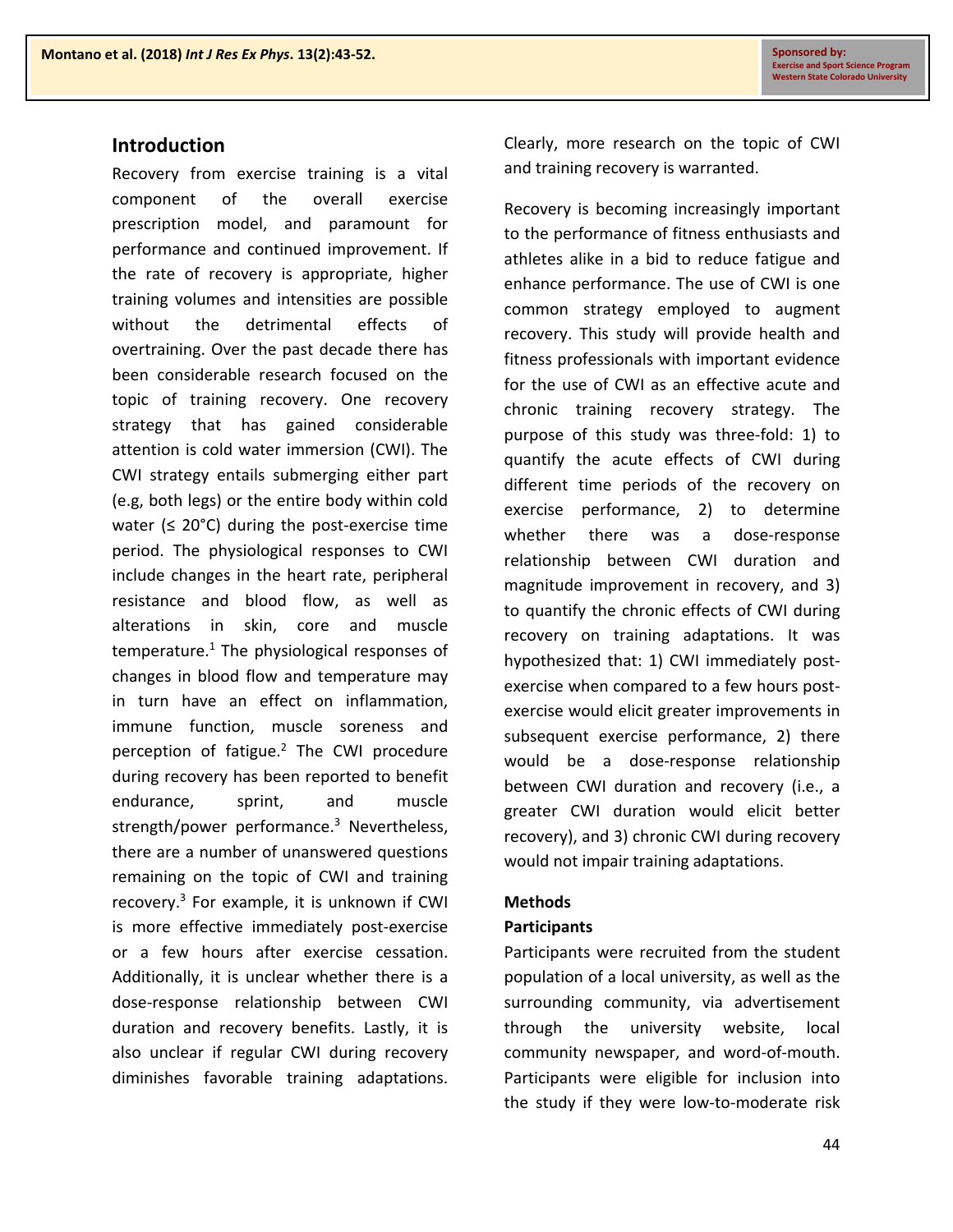as defined by the ACSM<sup>4</sup>, reported no resistance training within the previous six months, and were sedentary. Participants were considered sedentary if they reported not participating in at least 30 min of moderate intensity physical activity on at least three days of the week for at least three months $4$ . . Exclusionary criteria included evidence of cardiovascular pulmonary, and/or metabolic disease. This study was approved by the Human Research Committee at Western State Colorado University. Each participant signed an informed consent form prior to participation.

### *Acute effects of CWI during recovery on exercise performance*

To quantify the acute effects of CWI during recovery on exercise performance participants completed 4 different testing session in randomized order separated by >96hr (to prevent a carryover effect). To quantify the acute effects of CWI during different time periods of the recovery the following testing sessions were completed:

- Control (testing session 1)
- 10min CWI immediately post-exercise (testing session 2)
- 10min CWI 2hrs post-exercise (testing session 3)

To determine whether there was a doseresponse relationship between CWI duration and magnitude improvement in recovery the following testing sessions were completed:

- Control (testing session 1)
- 10min CWI immediately post-exercise (testing session 2)
- 20min CWI immediately post-exercise (testing session 4)

For all testing sessions participants initially performed a running time trial to fatigue (TTF) bout at an intensity corresponding to 70% of the second ventilatory threshold (VT2) + Wingate test + chest press bout to fatigue at 80% of one-repetition maximum (1-RM). The only rest in between each exercise consisted of the warm up and cool down routine for each individual exercise protocol (refer to protocol section below). The first set of tests are referred to as trial 1 in the results section. Participants then underwent one of the above-described treatments. Participants then returned exactly 24hr later to repeat the running TTF, Wingate, and chest press to fatigue tests. The second set of tests are referred to as trial 2 in the results section.

### **Protocols**

### *Anthropometric measurements*

Participants were weighed to the nearest 0.1 kg on a medical grade scale and measured for height to the nearest 0.5 cm using a stadiometer. Percent body fat was determined via skinfolds<sup>4</sup>. Skinfold thickness was measured to the nearest  $\pm$  0.5 mm using a Lange caliper (Cambridge Scientific Industries, Columbia, MD). All measurements were taken on the right side of the body using standardized anatomical sites (three-site) for men and women. These measurements were performed until two were within 10% of each other. Waist circumference measurements were obtained using a cloth tape measure with a spring loaded-handle (Creative Health Products, Ann Arbor, MI). A horizontal measurement was taken at the narrowest point of the torso (below the xiphoid process and above the umbilicus). These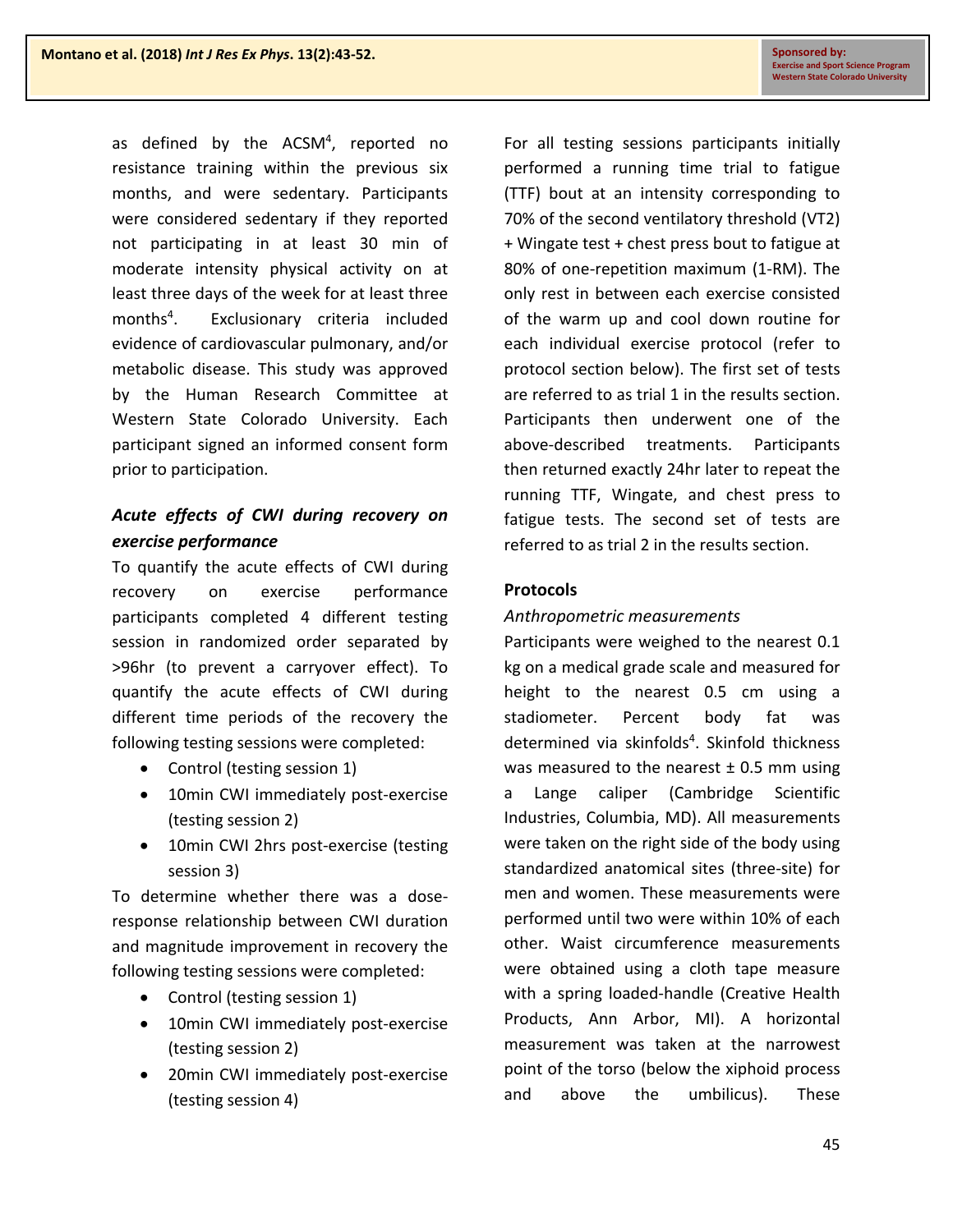measurements were taken until two were within 0.5 mm of each other.

### *Chest press trial to fatigue bout*

Participants initially performed a warm up consisting of 10 repetitions at a weight corresponding to 40-60% 1-RM. Participants rested for 2min and then performed the chest press trial to fatigue. The chest press trial to fatigue bout consisted of participants completing as many repetitions as possible at a weight corresponding to 80% 1-RM.

### *Cold water immersion (CWI)*

For the cold water immersion treatment, participants sat in a bath containing water at 13  $\pm$  0.5°C. Participants immersed their body up to their clavicle continuously for the target treatment time.

### *Determination of thresholds*

Determination of both the first ventilatory threshold (VT1) and second ventilatory threshold (VT2) were made by visual inspection of graphs of time plotted against each relevant respiratory variable (according to 15s time-averaging). The criteria for VT1 were an increase in  $VE/VO<sub>2</sub>$  with no concurrent increase in  $VE/VCO<sub>2</sub>$  and departure from the linearity of VE. The criteria for VT2 were a simultaneous increase in both  $VE/VO<sub>2</sub>$  and  $VE/VCO<sub>2</sub>$ .

### *Maximal exercise testing*

Participants completed a modified-Balke, pseudo-ramp graded exercise test (GXT) on a power treadmill (Powerjog GX200, Maine). Participants jogged or ran at a self-selected pace. Treadmill incline was increased by 1% every minute until the participant reached

volitional fatigue. Participant heart rate (HR) was continuously recorded during the GXT via a chest strap and radio-telemetric receiver (Polar Electro, Woodbury, NY, USA). Expired air and gas exchange data were recorded continuously during the GXT using a metabolic analyzer (Parvo Medics TrueOne 2.0, Salt Lake City, UT, USA). Before each exercise test, the metabolic analyzer was calibrated with gases of known concentrations (14.01  $\pm$  0.07% O<sub>2</sub>, 6.00  $\pm$  $0.03\%$  CO<sub>2</sub>) and with room air (20.93%O<sub>2</sub> and  $0.03\%$  CO<sub>2</sub>) as per the instruction manual. Volume calibration of the pneumotachometer was done via a 3-Litre calibration syringe system (Hans-Rudolph, Kansas City, MO, USA). The last 15s of the GXT were averaged – this was considered the final data point. The closest neighbouring data point was calculated by averaging the data collected 15s immediately before the last 15s of the test. The mean of the two processed data points represented maximal oxygen uptake  $(VO<sub>2</sub>max).$ 

### *Maximal muscular fitness testing*

Participants performed 1-RM testing for the following exercises: back extension, bicep curl, chest press, lateral pulldown, leg curl, leg extension, leg press, seated row, shoulder press, and tricep extension. The following protocol was used for 1-RM testing as recommended by ACSM<sup>4</sup>:

- 1. 10 repetitions of a weight the participant felt comfortable lifting (40-60% 1-RM) were performed to warm up muscles
- 2. RPE was recorded followed by 1 minute rest period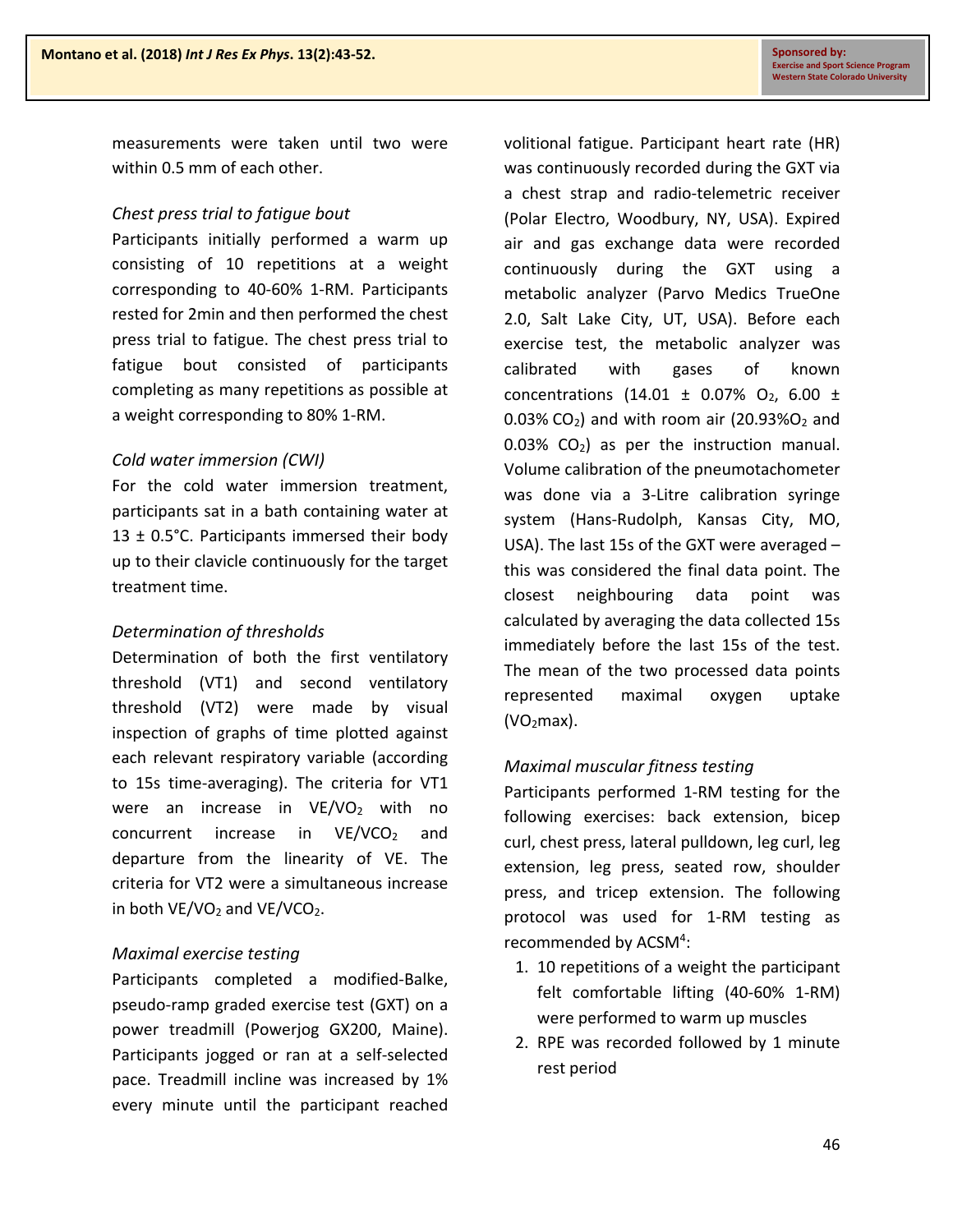- 3. 5 repetitions of weight 60-80% 1-RM was performed as a further warm up, RPE recorded followed by a 2 minute rest period
- 4. First 1-RM attempt at weight of 2.5-20kg greater then warm up, weight was dependent on RPE of warm up
	- a. If first 1-RM lift was deemed successful by the researcher (appropriate lifting form) weight was increased until maximum weight participant can lift was established with 3 minutes between each attempt.
	- b. If first 1-RM lift deemed unsuccessful by the researcher, weight was decreased until participant successfully lifted the heaviest weight possible.

There were 3 minutes rest between 1-RM attempts and a maximum of 5 x 1-RM attempts. There were 5 minutes of rest between the 1-RM testing of each resistance exercise.

### *Running time trial to fatigue bout*

The running TTF bout commenced with a 5min warm up performed at self-selected intensity. Participants then completed the running TTF bout at 70% of the second ventilatory threshold (VT2). A 5min cool down was performed at an intensity corresponding to VT1.

### *Wingate testing*

Wingate testing was performed to quantify peak power output. The equipment that was used for the Wingate test was the Peak Monark Ergomedic 894 E bike (Vansbro

Dalarna, Sweden). Protocol consisted of a 5min warm up performed at self-selected intensity with 10sec sprints completed at the end of each minute. The main portion of the test commenced with the participant pedaling to >150 revolution per minute (RPM), then a weight that was set to 7.5% of the participant's body weight in kg was dropped. The participant then pedaled against this weight at a maximal effort for 30sec. Once the Wingate test was completed a 5min cool down was performed at an intensity corresponding to VT1.

### **Chronic effects of CWI during recovery on exercise performance intervention**

The same participants used for the acute phase of the study were also used for the chronic phase of the study. Participants were randomized to either a control group or treatment group. Both groups completed 6wk of standardized aerobic (3 days/wk) and resistance training (2 days/wk). For aerobic exercise target HR was established in the following manner:

- Wk 1-3 (HR < VT1): target HR = HR range of 10-15 bpm just below VT1
- Wk 4-6 (HR  $\geq$  VT1 to < VT2): target HR = HR range of 10-20 bpm above VT1 and below VT2

All aerobic exercise training was performed on a treadmill. Participants performed the following exercises as part of the resistance training program: back extension, bicep curl, chest press, lateral pulldown, leg curl, leg extension, leg press, seated row, shoulder press, and tricep extension. Other details of the 6wk exercise training program are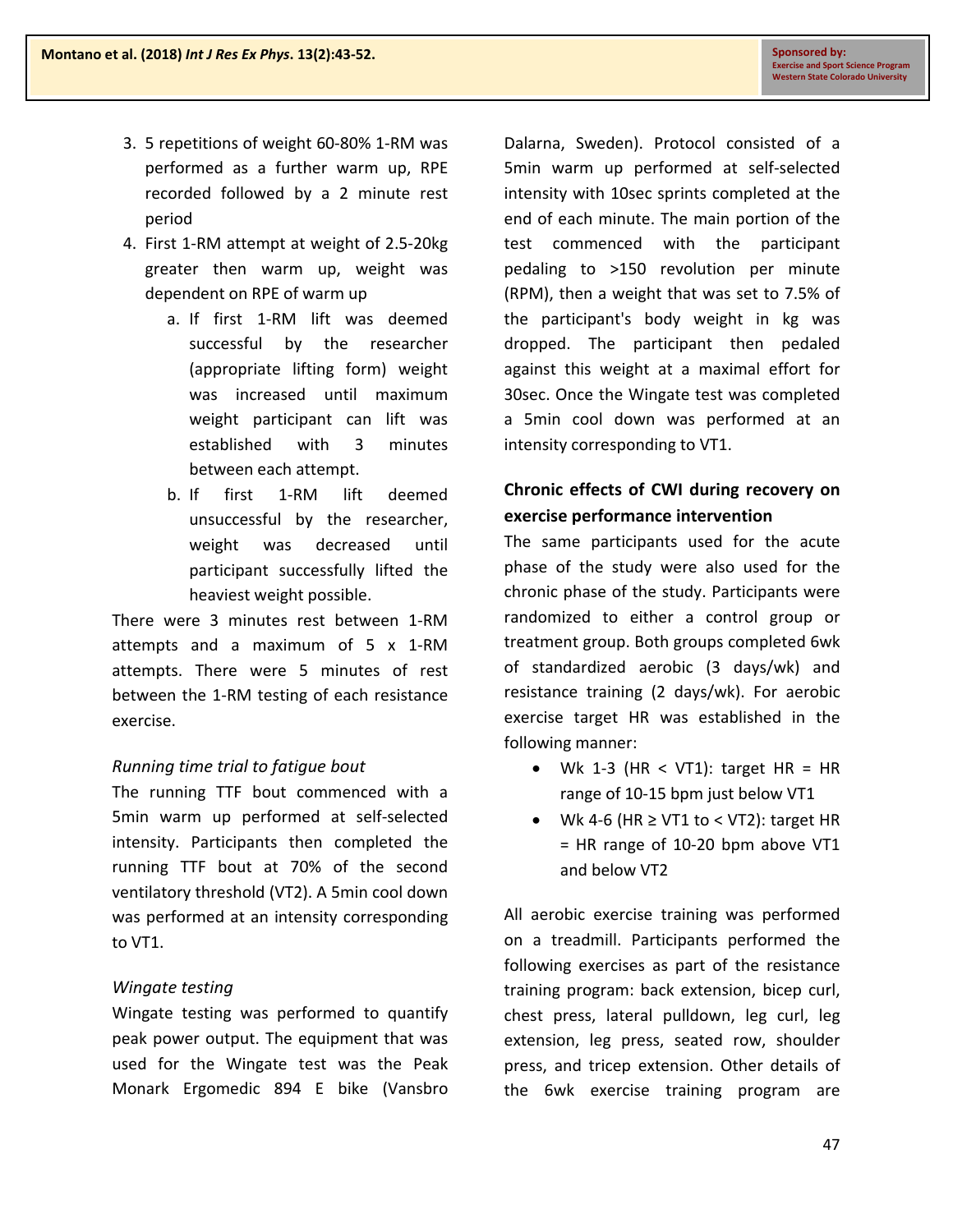presented in Table 1. Participants randomized to the treatment group performed 10min CWI at ~15°C immediately post-exercise following all training sessions. Participants randomized to the control group did not have any intervention during the recovery period. Both groups were instructed to not change their dietary habits during the intervention. At baseline and after 6wk training, participants performed a graded exercise test on a treadmill to determine VO<sub>2</sub>max. Participants also performed a running TTF bout, Wingate

test, and chest press 1-RM bout at baseline and after 6wk training. Body composition, waist circumference, and weight were also assessed at baseline and after 6wk training. Collectively, all these measures were obtained and analyzed to determine the effectiveness of the 6wk training program, and to determine whether regular CWI during recovery mitigates favorable training adaptations.

**Table 1.** Aerobic and resistance exercise prescriptions throughout the intervention.

|         | Aerobic exercise |         |                        | Resistance exercise |           |           |
|---------|------------------|---------|------------------------|---------------------|-----------|-----------|
| Week    | Davs/wk          | min/day | Intensity              | Days/wk             | Sets/Reps | Intensity |
| $1 - 3$ |                  | 30      | HR < VT1               |                     | 1/10      | 60% 1-RM  |
| $3-6$   |                  | 30      | $HR \geq VT1$ to < VT2 |                     | 2/12      | 70% 1-RM  |

#### **Statistical analyses**

All analyses were performed using SPSS Version 24.0 (Chicago, IL) and GraphPad Prism 6.0. (San Diego, CA). Measures of centrality and spread are presented as mean ± standard deviation (SD). Repeated measures ANOVA (and where appropriate Tukey's post hoc tests) were used to compare running TTF, Wingate Test, and chest press performances across CWI treatment conditions. Paired *t*-tests were used to compare mean changes from baseline to after 6wk training within each group (control and treatment) for all primary outcome measures. Independent *t*-tests were used to compare mean changes from baseline to after 6wk training between control group and treatment (CWI group) for all primary outcomes measures. The probability of making a Type I error was set at p < 0.05 for all statistical analyses.

### **Results**

### *Effect of the timing of CWI post-exercise on performance*

Main effects for the timing of CWI postexercise (p<0.05) were observed on running TTF, peak power output, and chest press to fatigue (Table 2). Post hoc analyses indicated that the running TTF, peak power output, and chest press to fatigue were decreased (p<0.05) in trial 2 with no CWI (i.e., control) when compared to trial 1. In contrast, running TTF, peak power output, and chest press to fatigue were preserved (p>0.05) across trials with CWI immediately post-exercise or CWI 2hr post-exercise (Table 2).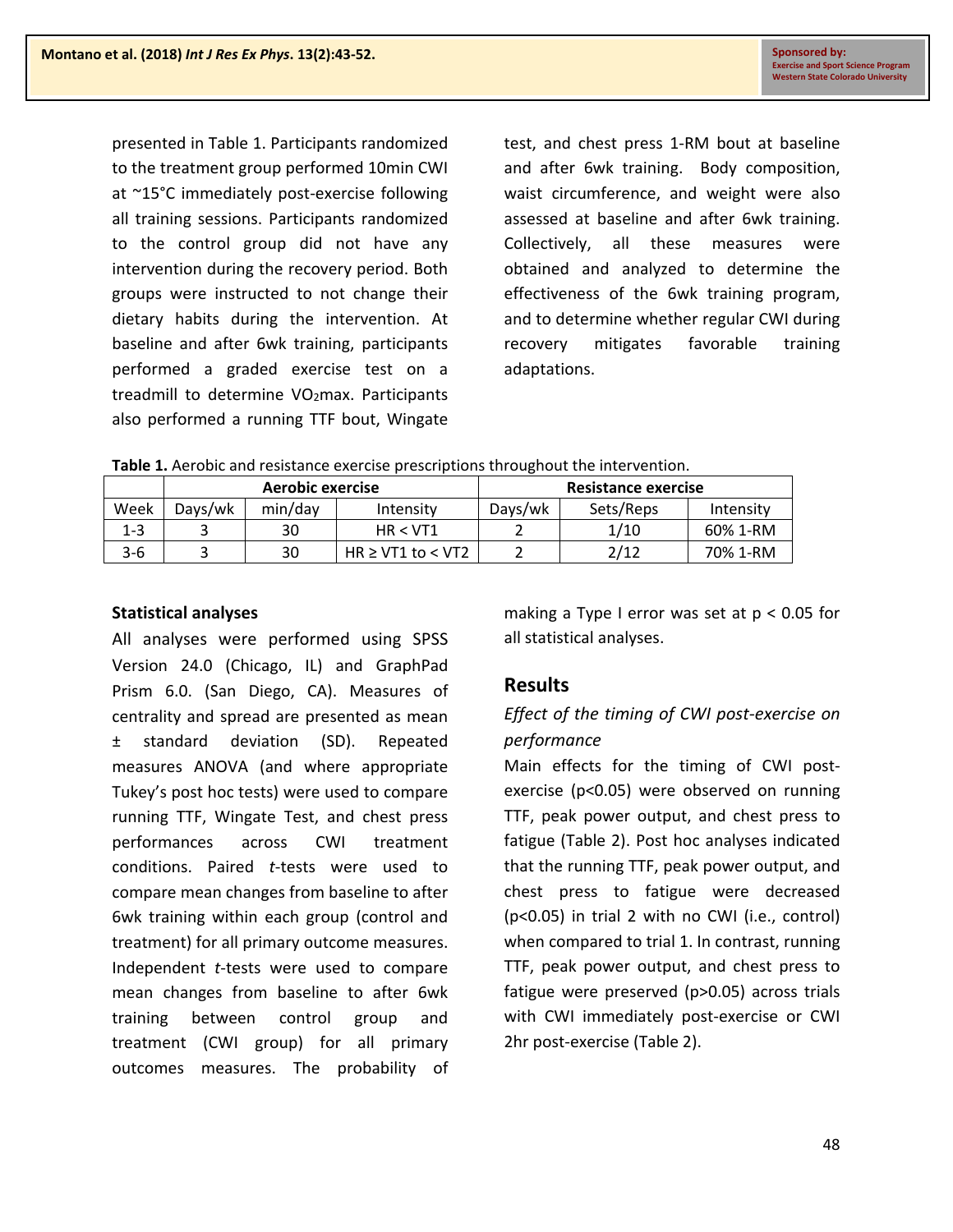|                                   | Timing of CWI post-exercise |                        |                   |  |
|-----------------------------------|-----------------------------|------------------------|-------------------|--|
|                                   |                             | <b>CWI immediately</b> | <b>CWI</b>        |  |
| Outcome                           | Control                     | post-exercise          | 2hr post-exercise |  |
|                                   | $(n=16)$                    | (n=16)                 | (n=16)            |  |
| Running TTF - trial 1 (sec)       | $417 \pm 151$               | $419 \pm 148$          | $417 \pm 147$     |  |
| Running TTF - trial 2 (sec)       | $404 \pm 146$ <sup>*</sup>  | $417 \pm 147$          | $419 \pm 147$     |  |
| Peak power output $-$ trial 1 (W) | $1017 \pm 412$              | $1019 \pm 415$         | $1023 \pm 414$    |  |
| Peak power output $-$ trial 2 (W) | $969 \pm 405$ *†            | $1022 \pm 414$         | $1016 \pm 403$    |  |
| Chest press $-$ trial 1 (reps)    | $5.4 \pm 1.3$               | $5.9 \pm 1.1$          | $5.6 \pm 0.9$     |  |
| Chest press $-$ trial 2 (reps)    | $4.3 \pm 0.7$ *†            | $5.7 \pm 1.2$          | $5.5 \pm 0.8$     |  |

**Table 2.** Effect of the timing of CWI post-exercise on performance measures (mean ± SD).

reps, repetitions; sec, seconds; TTF, time to fatigue; W, Watts; \*change from trial 1 to trial 2 is significantly different (p<0.05); †decrement in performance from trial 1 to trial 2 is significantly different (p<0.05) when compared to CWI immediately post-exercise and CWI 2hr post-exercise trials.

#### *Effects of CWI duration on performance*

Main effects for CWI duration ( $p < 0.05$ ) were observed on running TTF, peak power output, and chest press to fatigue (Table 3). Post hoc analyses indicated that running TTF, peak power output, and chest press to fatigue

were decreased (p<0.05) in trial 2 with no CWI (i.e., control) when compared to trial 1. In contrast, running TTF, peak power output, and chest press to fatigue were preserved (p>0.05) across trials with 10min or 20min CWI (Table 3).

#### **Table 3.** Effect of CWI duration on performance measures (mean ± SD).

|                                   |                            | <b>CWI duration</b> |                  |
|-----------------------------------|----------------------------|---------------------|------------------|
| <b>Outcome</b>                    | Control ( $n = 16$ )       | 10min CWI (n=16)    | 20min CWI (n=16) |
| Running TTF - trial 1 (sec)       | $417 \pm 151$              | $419 \pm 148$       | $416 \pm 146$    |
| Running TTF - trial 2 (sec)       | $404 \pm 146$ <sup>*</sup> | $417 \pm 147$       | $414 \pm 145$    |
| Peak power output $-$ trial 1 (W) | $1017 \pm 412$             | $1019 \pm 415$      | $1023 \pm 415$   |
| Peak power output $-$ trial 2 (W) | $969 \pm 405$ <sup>*</sup> | $1022 \pm 414$      | $1017 \pm 417$   |
| Chest press $-$ trial 1 (reps)    | $5.4 \pm 1.3$              | $5.9 \pm 1.1$       | $6.0 \pm 1.4$    |
| Chest press $-$ trial 2 (reps)    | $4.3 \pm 0.7$ *†           | $5.7 \pm 1.2$       | $5.9 \pm 1.1$    |

reps, repetitions; sec, seconds; TTF, time to fatigue; W, Watts; \*change from trial 1 to trial 2 is significantly different (p < 0.05); †decrement in performance from trial 1 to trial 2 is significantly different (p < 0.05) when compared to 10min CWI and 20min CWI trials.

### *Chronic effects of CWI during recovery on adaptations*

The physical and physiological characteristics at baseline and 6wk for both control and CWI groups are presented in Table 4. At 6wk, paired t-tests revealed favorable changes (p<0.05) in % body fat, running TTF, peak power output, chest press to fatigue, and  $VO<sub>2</sub>$ max in both the control and CWI groups. Changes from baseline to 6wk were similar between groups (p>0.05).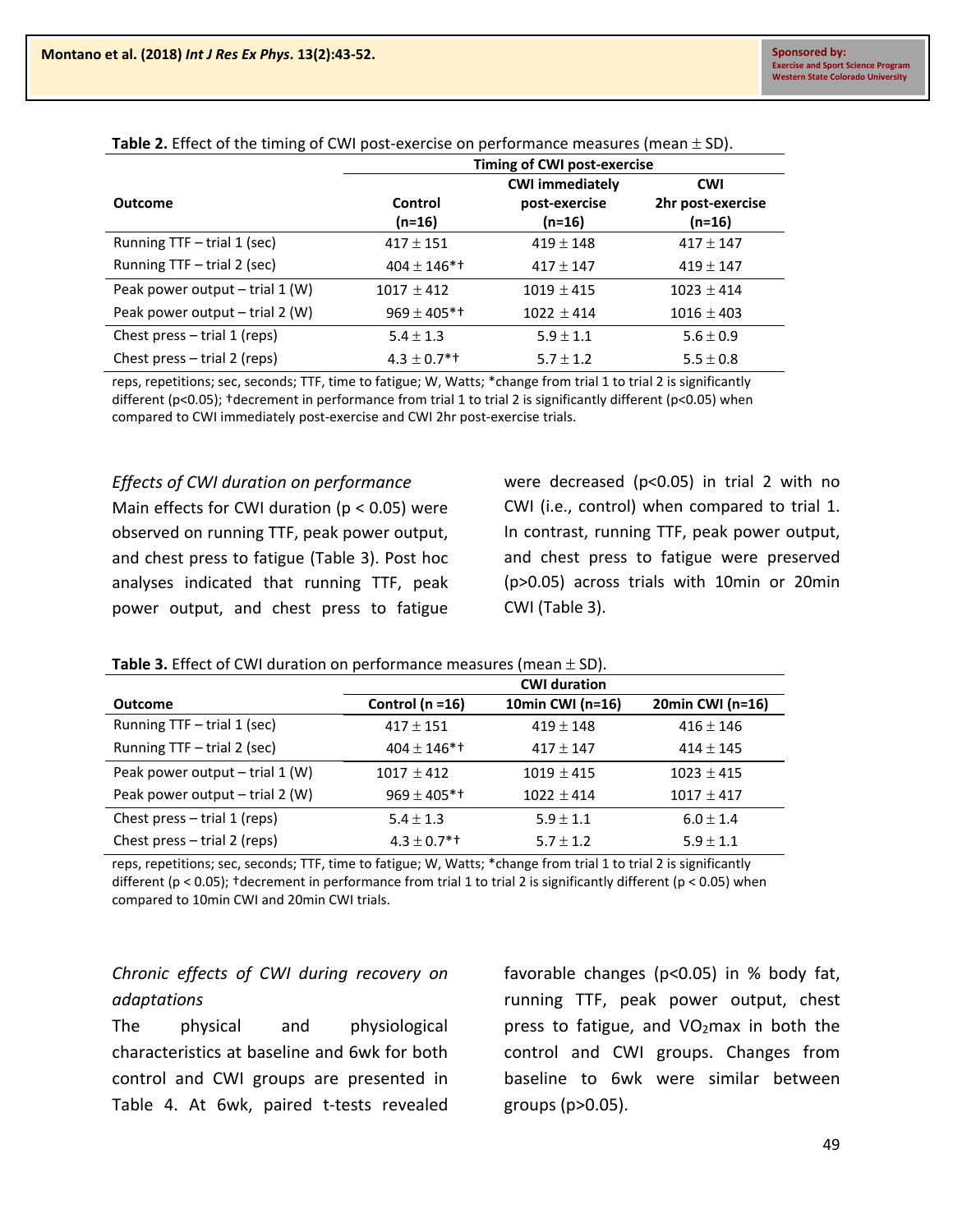| Parameter                       | Control group<br>(n=8: women= 4; men = 4) |                  | <b>CWI</b> group<br>(n=8: women= 4; men = 4) |                 |
|---------------------------------|-------------------------------------------|------------------|----------------------------------------------|-----------------|
|                                 | <b>Baseline</b>                           | 6wk              | <b>Baseline</b>                              | 6wk             |
| Age (yr)                        | $22.3 \pm 2.4$                            |                  | $24.5 \pm 2.3$                               |                 |
| Height (cm)                     | $176.4 \pm 9.6$                           |                  | $170.6 \pm 9.7$                              |                 |
| Weight (kg)                     | $61.6 \pm 6.2$                            | $61.5 \pm 6.2$   | $79.4 \pm 6.4$                               | $79.1 \pm 6.3$  |
| Waist circumference (cm)        | $75.1 \pm 5.5$                            | $74.6 \pm 4.3$   | $85.1 \pm 4.5$                               | $84.5 \pm 4.5$  |
| Body fat (%)                    | $31.0 \pm 3.6$                            | $27.9 \pm 2.9^*$ | $25.5 \pm 5.7$                               | $22.3 \pm 5.3*$ |
| Running TTF (sec)               | $402 \pm 106$                             | $435 \pm 111*$   | $432 \pm 192$                                | $458 \pm 199*$  |
| Peak power output (W)           | $1018 \pm 489$                            | $1090 \pm 494*$  | $1016 \pm 352$                               | $1080 \pm 371*$ |
| Chest press (lbs)               | $124 \pm 66$                              | $156 \pm 71*$    | $113 \pm 51$                                 | $134 \pm 54*$   |
| VO <sub>2</sub> max (mL/kg/min) | $40.5 \pm 3.8$                            | $44.6 \pm 3.7*$  | $41.2 \pm 4.4$                               | $45.2 \pm 4.5*$ |

**Table 4.** Physical and physiological characteristics at baseline and 6wk for the control and CWI treatment groups (mean ± SD).

\* Within-group change is significantly different from baseline, p<0.05.

### **Discussion**

There are three key 'take-home messages' based on findings from the present study:

- 1. Acute post-exercise CWI was a more effective recovery strategy when compared to no CWI (i.e., control) at maintaining endurance and power performance. Indeed, in a second series of tests (running TTF, peak power output, and chest press to fatigue) completed 24hr later, performances were maintained with CWI during recovery when compared to no CWI (refer to Tables 2 and 3).
- 2. All acute post-exercise CWI strategies were equally effective at preserving performance (refer to Tables 2 and 3). From a time efficient perspective, health and fitness professionals may recommend 10min CWI immediately post-exercise as the optimal acute CWI strategy for recovery.
- 3. Chronic use of CWI during recovery did not diminish long-term training adaptations. Indeed, improvements in

various physical and physiological measures were comparable between CWI and no-CWI groups following 6wk of standardized aerobic and resistance exercise training (see Table 4).

### **CWI and recovery – what are the potential mechanisms?**

In recent years there has been considerable research focused on numerous alternative recovery strategies, including CWI. The use of CWI has been adopted as a viable method to recover from an exercise training session or competitive performance because it is believed to aid in lessening muscle fatigue and soreness<sup>3</sup> and, ultimately, reducing the overall time needed for recovery. The exact mechanisms involved in aiding in recovery are not well understood, since the use of CWI in investigations is a relatively newer topic of concern. However, in a recent review to outline the possible physiological mechanisms associated with CWI, it was found that the major factors are the effects from the *cold*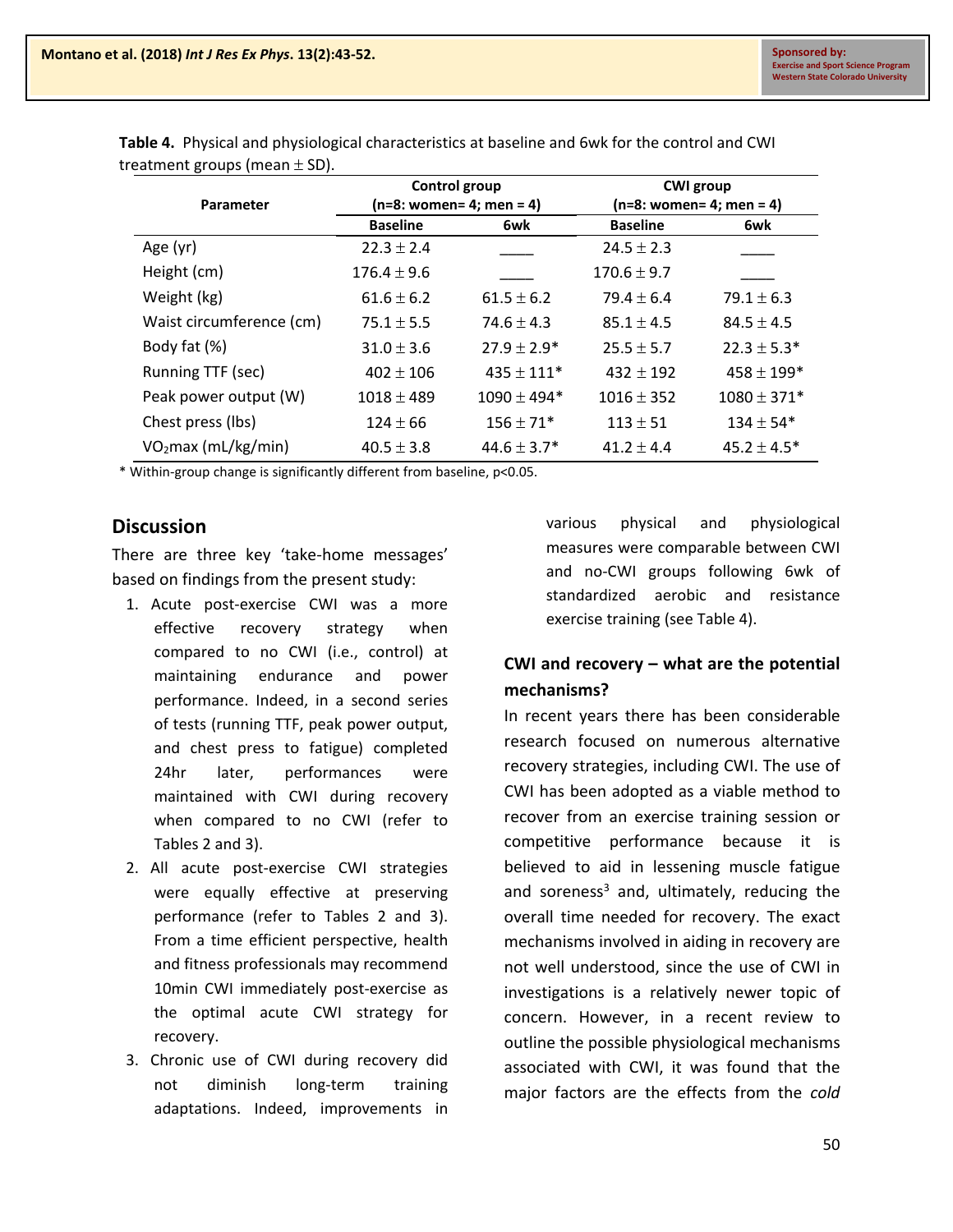water and the added hydrostatic pressure.<sup>5</sup> The coolness of the water helps to decrease the core and skin temperature, which increases the heat-storage capacity, causes peripheral vasoconstriction and increases central blood volume. The increased vasoconstriction may also aid in mitigating the inflammatory response in the tissue effected from the training bout or performance. The added hydrostatic pressure to the body is thought to aid in increasing the osmotic gradient and allows for a better "flushing" of metabolic by-products.

In a previous study, a group of Belgian researchers<sup>6</sup> investigated the effects of passive recovery, active recovery, electromyostimulation and CWI of the arms (three sessions of five minutes in the water (15° C) and two minutes out of the water) after a rock climbing test (completion of a 6b route, on the French grading system, at an indoor climbing gym) to volitional exhaustion. Once the recovery methods were implemented, the athletes completed the same rock climbing test to volitional fatigue. Indeed, it was found that CWI allowed for the climbing performance to be preserved, indicating CWI may be effective for recovery when repeating intense exercises. The authors suggested that CWI was successful in helping to maintain performance due to an analgesic effect and reduced inflammation in the forearms. These findings and the application of CWI are comparable to those observed in the present study.

#### **Acute vs. Chronic CWI**

Even though there have been a plethora of studies indicating the effectiveness of CWI,

there are just as many indicating CWI may have no effect or a negative effect on performance. In particular, there is some evidence to suggest that that chronic CWI may be counterproductive to long-term performance adaptations. For instance, Fröhlich and colleagues<sup>7</sup> examined the longterm effects of CWI after resistance training. In this study, the researchers investigated five weeks of the leg curl exercise with one leg undergoing CWI after training bouts. At the end of the study, it was found that the cooled leg exhibited a 1 to 2 percent reduction in training effects compared to the non-cooled leg. While these effects may be small, this could play a critical role in decreasing adaptations in a high-performance setting. Similarly, Roberts et al. $8$  found that after a 12wk strength training program, participants that utilized CWI had less strength and muscle mass gains than those who participated in active recovery. A subset of this study also found that CWI reduced the acute anabolic signaling pathways that regulate muscle hypertrophy. Accordingly, it was suggested that if CWI immersion were to be employed chronically, there may be smaller muscle strength and hypertrophy adaptations after strength training. Nevertheless, findings from the present study indicated that chronic CWI elicited similar improvements in performance when compared to no CWI during postexercise recovery. A variety of factors may explain the different findings across studies, including CWI protocol, performance outcome measures, and the population studied.